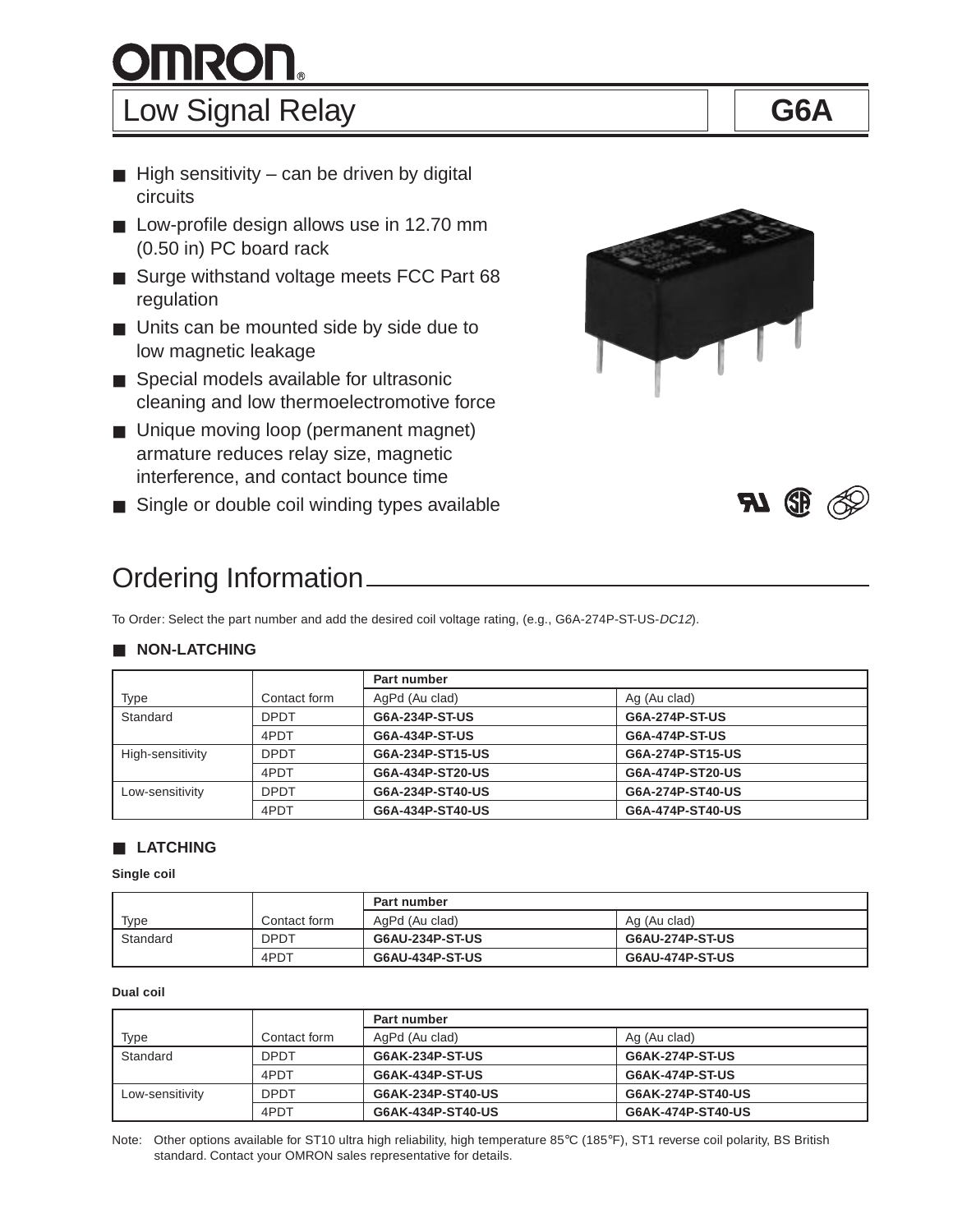### Specifications

#### ■ **CONTACT DATA**

| <b>Type</b>             | G6AK-234P-ST(40)-US, G6AK-434P-ST(40)-US<br>G6AU-234P-ST-US, G6AU-434P-ST-US | G6A-234P-ST(15, 40)-US, G6A-434P-ST(20, 40)-US   | G6A-274P-ST(15, 40)-US, G6A-474P-ST(20, 40)-US<br>G6AK-274P-ST(40)-US, G6AK-474P-ST(40)-US<br>G6AU-274P-ST-US, G6AU-474P-ST-US |                                                  |  |
|-------------------------|------------------------------------------------------------------------------|--------------------------------------------------|--------------------------------------------------------------------------------------------------------------------------------|--------------------------------------------------|--|
| Load                    | Resistive load (p.f. $= 1$ )                                                 | Inductive load (p.f. $= 0.4$ )<br>$(L/R = 7$ ms) | Resistive load $(p.f. = 1)$                                                                                                    | Inductive load (p.f. $= 0.4$ )<br>$(L/R = 7$ ms) |  |
| Rated load              | 0.30 A at 125 VAC,<br>1 A at 30 VDC                                          | 0.20 A at 125 VAC,<br>0.50 A at 30 VDC           | 0.50 A at 125 VAC,<br>2 A at 30 VDC                                                                                            | 0.25 A at 125 VAC,<br>1 A at 30 VDC              |  |
| Contact material        | AgPd (Au clad)                                                               | AgPd (Au clad)                                   | Ag (Au clad)                                                                                                                   | Ag (Au clad)                                     |  |
| Carry current           | 3 A                                                                          | 3 A                                              | 3 A                                                                                                                            | 3 A                                              |  |
| Max. operating voltage  | 250 VAC, 220 VDC                                                             | 250 VAC, 220 VDC                                 | 250 VAC, 220 VDC                                                                                                               | 250 VAC, 220 VDC                                 |  |
| Max. operating current  | 2 A                                                                          | 1 A                                              | 2 A                                                                                                                            | 1 A                                              |  |
| Max. switching capacity | 125 VA, 60 W                                                                 | 62.50 VA, 30 W                                   | 125 VA, 60 W                                                                                                                   | 62.50 VA, 30 W                                   |  |
| Min. permissible load   | 10 µA, 10 mVDC                                                               | 10 µA, 10 mVDC                                   | 10 µA, 10 mVDC                                                                                                                 | 10 µA, 10 mVDC                                   |  |

#### ■ **COIL DATA**

#### **Standard non-latching DPDT (G6A-234P-ST-US, G6A-274P-ST-US)**

| Rated | Coil<br>Rated<br>voltage<br>current<br>(VDC)<br>$(\Omega)$<br>(mA) |            | Coil inductance<br>$(ref. value)$ (H) |           | Pick-up            | Dropout  | Maximum                                       | Power       |
|-------|--------------------------------------------------------------------|------------|---------------------------------------|-----------|--------------------|----------|-----------------------------------------------|-------------|
|       |                                                                    | resistance | Armature                              | Armature  | voltage            | voltage  | voltage                                       | consumption |
|       |                                                                    |            | <b>OFF</b>                            | <b>ON</b> | % of rated voltage |          |                                               | (mW)        |
| 3     | 66.70                                                              | 45         | 0.07                                  | 0.07      | 70% max.           | 10% min. | 200%                                          | Approx. 200 |
| 5     | 40                                                                 | 125        | 0.20                                  | 0.18      |                    |          | at 23 $\mathrm{^{\circ}C}$<br>$(73^{\circ}F)$ |             |
| 6     | 33.30                                                              | 180        | 0.29                                  | 0.26      |                    |          |                                               |             |
| 9     | 22.20                                                              | 405        | 0.63                                  | 0.57      |                    |          |                                               |             |
| 12    | 16.70                                                              | 720        | 1.10                                  | 1.06      |                    |          | 150%                                          |             |
| 24    | 8.30                                                               | 2,880      | 4.50                                  | 4.10      |                    |          | at $70^{\circ}$ C                             |             |
| 48    | 4.90                                                               | 9,750      | 13.70                                 | 12.50     |                    |          | (158°F)                                       | Approx. 235 |

#### **High-sensitivity non-latching DPDT (G6A-234P-ST15-US, G6A-274P-ST15-US)**

| Rated              | Rated      | Coil       | Coil inductance<br>$(ref. value)$ (H) |           | Pick-up            | <b>Dropout</b><br>voltage | Maximum | Power<br>consumption |
|--------------------|------------|------------|---------------------------------------|-----------|--------------------|---------------------------|---------|----------------------|
| voltage<br>current | resistance | Armature   | Armature                              | voltage   | voltage            |                           |         |                      |
| (VDC)              | (mA)       | $(\Omega)$ | <b>OFF</b>                            | <b>ON</b> | % of rated voltage |                           |         | (mW)                 |
| 1.50               | 100        | 15         | 0.02                                  | 0.02      | 80% max.           | 10% min.                  | 200%    | Approx. 150          |
| 3                  | 50         | 60         | 0.09                                  | 0.08      |                    |                           |         |                      |
| 4.50               | 33.30      | 135        | 0.22                                  | 0.20      |                    |                           |         |                      |
| 5                  | 30         | 167        | 0.25                                  | 0.21      |                    |                           |         |                      |
| 6                  | 25         | 240        | 0.35                                  | 0.31      |                    |                           |         |                      |
| 9                  | 16.70      | 540        | 0.80                                  | 0.70      |                    |                           |         |                      |
| 12                 | 12.50      | 960        | 1.35                                  | 1.25      |                    |                           |         |                      |
| 24                 | 6.30       | 3.840      | 5.60                                  | 5.10      |                    |                           |         |                      |
| 48                 | 3.20       | 15,000     | 22.50                                 | 20.00     |                    |                           |         |                      |

Note: The rated current and coil resistance are measured at a coil temperature of 23°C (73°F) with a tolerance of ±10%.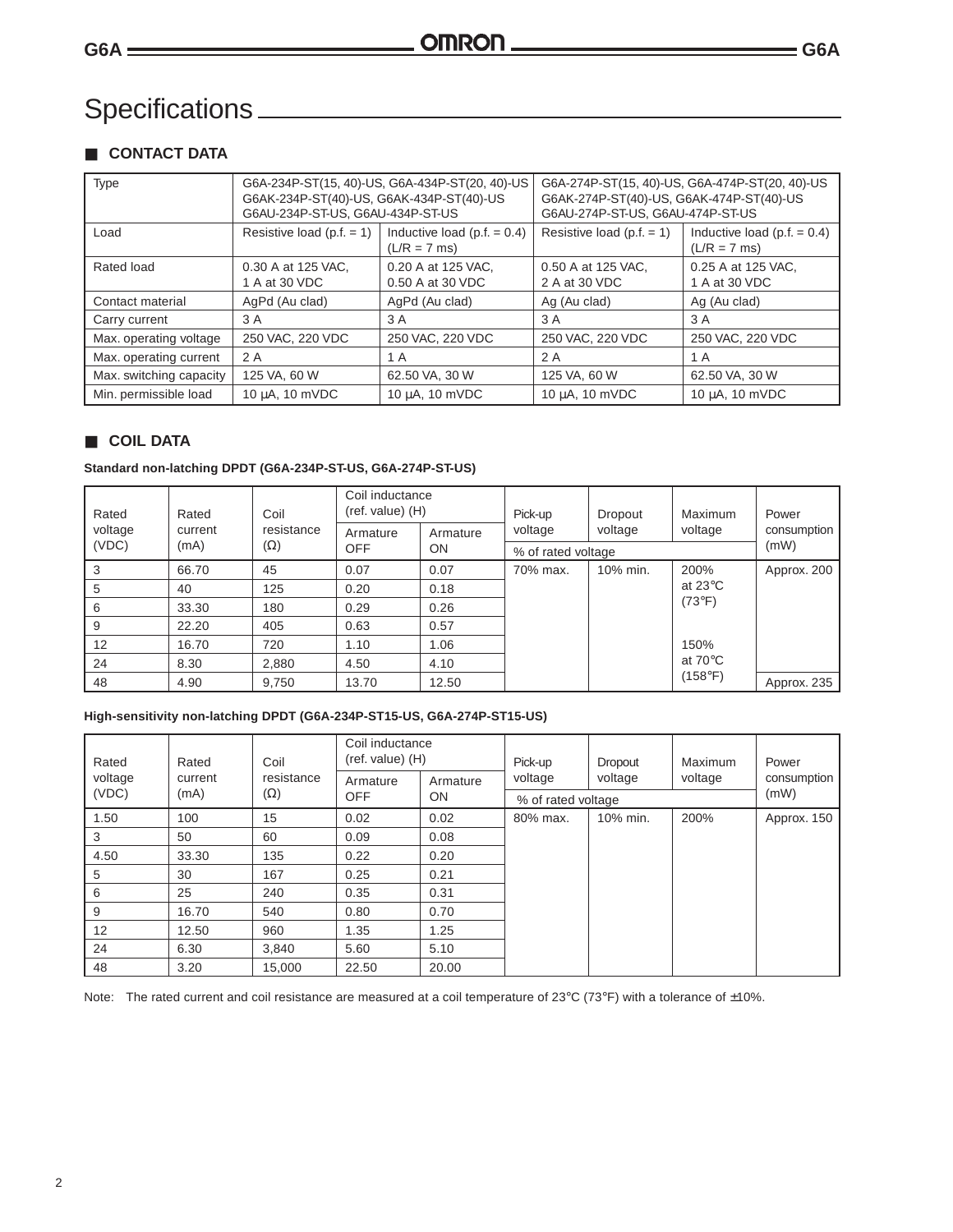#### ■ **COIL DATA (continued)**

#### **Low-sensitivity non-latching DPDT (G6A-234P-ST40-US, G6A-274P-ST40-US)**

| Rated         | Rated   | Coil       | Coil inductance<br>$(ref. value)$ (H) |           | Pick-up  | Dropout            | Maximum                      | Power               |  |
|---------------|---------|------------|---------------------------------------|-----------|----------|--------------------|------------------------------|---------------------|--|
| voltage       | current | resistance | Armature                              | Armature  | voltage  | voltage            | voltage                      | consumption<br>(mW) |  |
| (VDC)<br>(mA) |         | $(\Omega)$ | <b>OFF</b>                            | <b>ON</b> |          | % of rated voltage |                              |                     |  |
| 3             | 133.30  | 22.50      | 0.03                                  | 0.02      | 70% max. | 10% min.           | 150%                         | Approx. 400         |  |
| 5             | 80      | 62.50      | 0.08                                  | 0.07      |          |                    | at 23 $\circ$ C              |                     |  |
| 6             | 66.70   | 90         | 0.11                                  | 0.10      |          |                    | $(73^{\circ}F)$              |                     |  |
| 9             | 44.30   | 203        | 0.27                                  | 0.23      |          |                    |                              |                     |  |
| 12            | 33.30   | 360        | 0.52                                  | 0.43      |          |                    | 110%                         |                     |  |
| 24            | 16.70   | 1,440      | 2.10                                  | 1.80      |          |                    | at $70^{\circ}$ C<br>(158°F) |                     |  |
| 48            | 8.30    | 5.760      | 7.50                                  | 6.40      |          |                    |                              |                     |  |

#### **Standard non-latching 4PDT (G6A-434P-ST-US, G6A-474P-ST-US)**

| Rated<br>Rated<br>voltage<br>current |                                        | Coil     | Coil inductance<br>$(ref. value)$ (H) |         | Pick-up<br>voltage | Dropout<br>voltage | Maximum                    | Power<br>consumption |
|--------------------------------------|----------------------------------------|----------|---------------------------------------|---------|--------------------|--------------------|----------------------------|----------------------|
|                                      | resistance                             | Armature | Armature                              | voltage |                    |                    |                            |                      |
| (VDC)                                | $(\Omega)$<br>(mA)<br>OFF<br><b>ON</b> |          | % of rated voltage                    | (mW)    |                    |                    |                            |                      |
| 3                                    | 120                                    | 25       | 0.05                                  | 0.05    | 70% max.           | 10% min.           | 150%                       | Approx. 360          |
| 5                                    | 72.50                                  | 69       | 0.14                                  | 0.12    |                    |                    | at 23 $\mathrm{^{\circ}C}$ |                      |
| 6                                    | 60                                     | 100      | 0.20                                  | 0.17    |                    |                    | $(73^{\circ}F)$            |                      |
| 9                                    | 40                                     | 225      | 0.45                                  | 0.38    |                    |                    |                            |                      |
| 12                                   | 30                                     | 400      | 0.80                                  | 0.68    |                    |                    | 110% max.                  |                      |
| 24                                   | 15                                     | 1,600    | 3.20                                  | 2.70    |                    |                    | at $70^{\circ}$ C          |                      |
| 48                                   | 7.50                                   | 6,400    | 12.80                                 | 10.90   |                    |                    | (158°F)                    |                      |

#### **High-sensitivity non-latching 4PDT (G6A-434P-ST20-US, G6A-474P-ST20-US)**

| Rated                                                  | Rated   | Coil               | Coil inductance<br>$(ref. value)$ (H) |          | Pick-up  | Dropout  | Maximum           | Power       |
|--------------------------------------------------------|---------|--------------------|---------------------------------------|----------|----------|----------|-------------------|-------------|
| voltage                                                | current | resistance         | Armature                              | Armature | voltage  | voltage  | voltage           | consumption |
| (VDC)<br>$(\Omega)$<br>(mA)<br><b>OFF</b><br><b>ON</b> |         | % of rated voltage | (mW)                                  |          |          |          |                   |             |
| 3                                                      | 66.70   | 45                 |                                       |          | 70% max. | 10% min. | 200% max.         | Approx. 200 |
| 5                                                      | 40      | 125                |                                       |          |          |          | at $50^{\circ}$ C |             |
| 6                                                      | 33.30   | 180                |                                       |          |          |          | $(122^{\circ}F)$  |             |
| 9                                                      | 22.20   | 405                |                                       |          |          |          |                   |             |
| 12                                                     | 16.70   | 720                |                                       | _        |          |          |                   |             |
| 24                                                     | 8.30    | 2,880              |                                       |          |          |          |                   |             |
| 48                                                     | 4.20    | 11,520             |                                       |          |          |          |                   |             |

#### **Low-sensitivity non-latching 4PDT (G6A-434P-ST40-US, G6A-474P-ST40-US)**

| Coil<br>Rated<br>Rated<br>voltage<br>current |            |                         | Coil inductance<br>$(ref. value)$ (H) |         | Pick-up            | Dropout<br>voltage | Maximum                              | Power<br>consumption |
|----------------------------------------------|------------|-------------------------|---------------------------------------|---------|--------------------|--------------------|--------------------------------------|----------------------|
|                                              | resistance | Armature                | Armature                              | voltage | voltage            |                    |                                      |                      |
| (VDC)                                        | (mA)       | $(\Omega)$<br>OFF<br>ON |                                       |         | % of rated voltage | (mW)               |                                      |                      |
| 3                                            | 133.30     | 22.50                   | 0.04                                  | 0.02    | 70% max.           | 10% min.           | 150%                                 | Approx. 400          |
| 5                                            | 80         | 62.50                   | 0.12                                  | 0.09    |                    |                    | at $23^{\circ}$ C<br>$(73^{\circ}F)$ |                      |
| 6                                            | 66.70      | 90                      | 0.17                                  | 0.13    |                    |                    |                                      |                      |
| 9                                            | 44.30      | 203                     | 0.42                                  | 0.30    |                    |                    |                                      |                      |
| 12                                           | 33.30      | 360                     | 0.70                                  | 0.52    |                    |                    | 110% max.                            |                      |
| 24                                           | 16.70      | 1.440                   | 2.80                                  | 2.20    |                    |                    | at $70^{\circ}$ C                    |                      |
| 48                                           | 8.30       | 5.760                   | 10.20                                 | 8.60    |                    |                    | (158°F)                              |                      |

Note: The rated current and coil resistance are measured at a coil temperature of 23°C (73°F) with a tolerance of  $\pm 10$ %.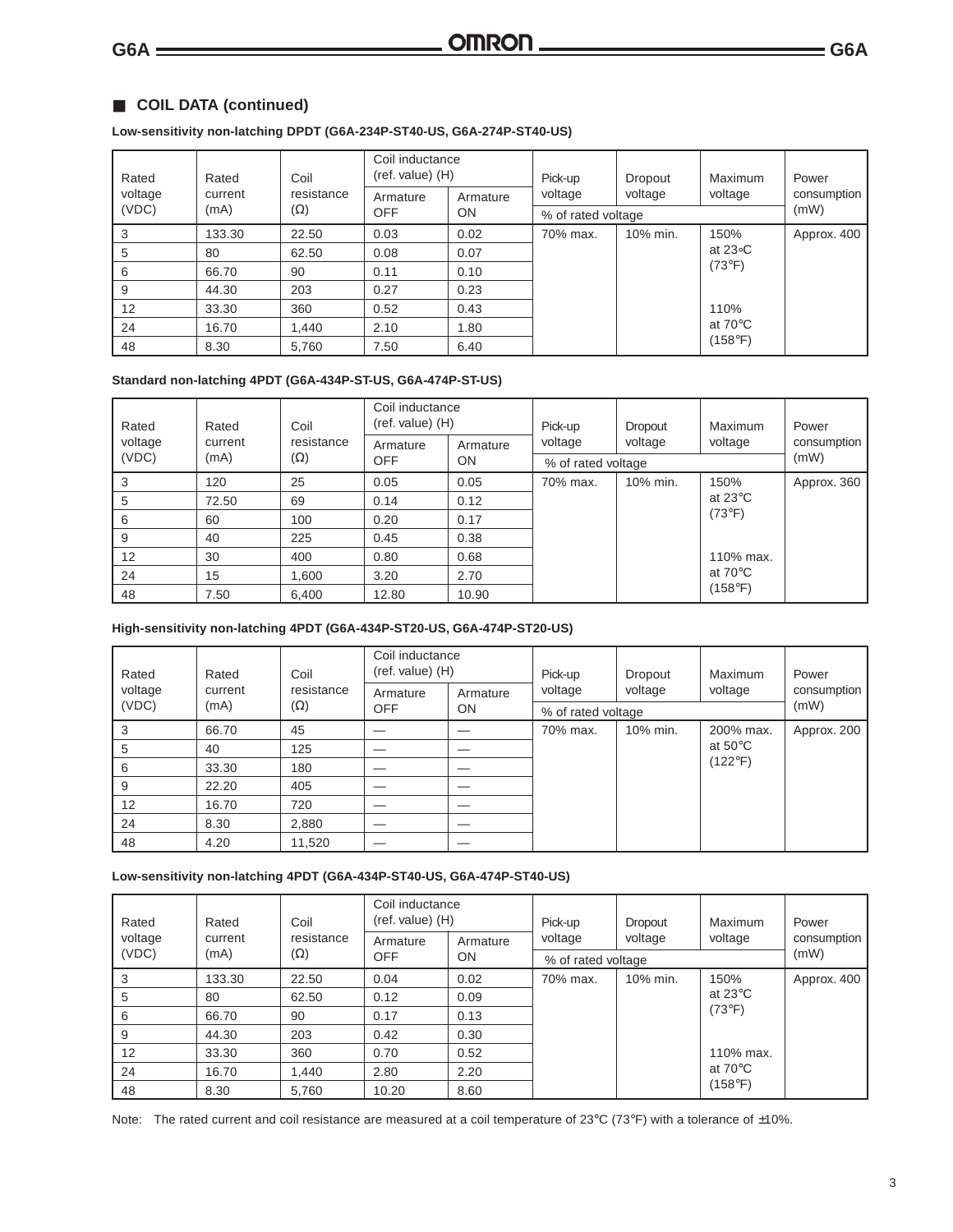#### ■ **COIL DATA (continued)**

#### **Standard single coil latching DPDT (G6AU-234P-ST-US, G6AU-274P-ST-US)**

| Coil<br>Rated<br>Rated<br>voltage<br>resistance<br>current<br>(VDC)<br>$(\Omega)$<br>(mA) |          |            | Coil inductance<br>$(ref. value)$ (H) |                    | Set<br>pick-up | Reset<br>pick-up | Maximum                    | Power       |
|-------------------------------------------------------------------------------------------|----------|------------|---------------------------------------|--------------------|----------------|------------------|----------------------------|-------------|
|                                                                                           | Armature | Armature   | voltage                               | voltage            | voltage        | consumption      |                            |             |
|                                                                                           |          | <b>OFF</b> | ON                                    | % of rated voltage | (mW)           |                  |                            |             |
| 3                                                                                         | 33.70    | 89         | 0.15                                  | 0.11               | 70% max.       | 70% max.         | 200%                       | Approx. 100 |
| 5                                                                                         | 20       | 250        | 0.44                                  | 0.35               |                |                  | at 23 $\mathrm{^{\circ}C}$ |             |
| 6                                                                                         | 16.70    | 360        | 0.64                                  | 0.48               |                |                  | $(73^{\circ}F)$            |             |
| 9                                                                                         | 11.10    | 810        | 1.38                                  | 1.07               |                |                  |                            |             |
| 12                                                                                        | 8.30     | 1.440      | 2.50                                  | 2                  |                |                  | 150%                       |             |
| 24                                                                                        | 4.20     | 5,760      | 9.20                                  | 7.20               |                |                  | at $70^{\circ}$ C          |             |
| 48                                                                                        | 2.50     | 19,000     | 28.50                                 | 22                 |                |                  | (158°F)                    | Approx. 120 |

#### **Standard dual coil latching DPDT (G6AK-234P-ST-US, G6AK-274P-ST-US)**

|         |         |                                       |          | Coil inductance (ref. value) (H) |                  |          | Set                | Reset    |                            |             |
|---------|---------|---------------------------------------|----------|----------------------------------|------------------|----------|--------------------|----------|----------------------------|-------------|
| Rated   | Rated   | Coil                                  | Set coil |                                  | Reset coil       |          | pick-up            | pick-up  | Maximum                    | Power       |
| voltage | current | resistance                            | Armature | Armature                         | Armature         | Armature | voltage            | voltage  | voltage                    | consumption |
| (VDC)   | (mA)    | $(\Omega)$<br><b>OFF</b><br><b>ON</b> |          |                                  | <b>OFF</b><br>ON |          | % of rated voltage | (mW)     |                            |             |
| 3       | 66.70   | 45                                    | 0.04     | 0.03                             | 0.03             | 0.04     | 70% max.           | 70% max. | 200%                       | Approx. 200 |
| 5       | 36      | 139                                   | 0.11     | 0.08                             | 0.08             | 0.11     |                    |          | at 23 $\mathrm{^{\circ}C}$ |             |
| 6       | 30      | 200                                   | 0.16     | 0.12                             | 0.12             | 0.16     |                    |          | $(73^{\circ}F)$            |             |
| 9       | 20      | 450                                   | 0.38     | 0.28                             | 0.28             | 0.38     |                    |          |                            | Approx. 180 |
| 12      | 15      | 800                                   | 0.60     | 0.45                             | 0.45             | 0.60     |                    |          | 150% max.                  |             |
| 24      | 7.50    | 3.200                                 | 2.10     | 1.50                             | 1.50             | 2.10     |                    |          | at $70^{\circ}$ C          |             |
| 48      | 4.20    | 11,520                                | 8.50     | 6.30                             | 6.30             | 8.50     |                    |          | (158°F)                    | Approx. 200 |

#### **Dual coil latching low-sensitivity DPDT (G6AK-234P-ST40-US, G6AK-274P-ST40-US)**

|               |         |            | Coil inductance (ref. value) (H) |           |            | Set            | Reset              |          |                                      |             |
|---------------|---------|------------|----------------------------------|-----------|------------|----------------|--------------------|----------|--------------------------------------|-------------|
| Rated         | Rated   | Coil       | Set coil                         |           | Reset coil |                | pick-up            | pick-up  | Maximum                              | Power       |
| voltage       | current | resistance | Armature                         | Armature  | Armature I | Armature       | voltage            | voltage  | voltage                              | consumption |
| (VDC)<br>(mA) |         | $(\Omega)$ | <b>OFF</b>                       | <b>ON</b> | <b>OFF</b> | <b>ON</b>      | % of rated voltage |          |                                      | (mW)        |
| 3             | 120     | 25         | 0.02                             | 0.01      | 0.01       | 0.02           | 70% max.           | 70% max. | 150% max.                            | Approx. 360 |
| 5             | 72.50   | 69         | 0.05                             | 0.04      | 0.04       | 0.05           |                    |          | at $23^{\circ}$ C<br>$(73^{\circ}F)$ |             |
| 6             | 60      | 100        | 0.07                             | 0.05      | 0.05       | 0.07           |                    |          |                                      |             |
| 9             | 40      | 225        | 0.16                             | 0.12      | 0.12       | 0.16           |                    |          |                                      |             |
| 12            | 30      | 400        | 0.28                             | 0.20      | 0.20       | 0.28           |                    |          | 110% max.                            |             |
| 24            | 15      | 1,600      | 1.10                             | 0.75      | 0.75       | 1.10           |                    |          | at $70^{\circ}$ C                    |             |
| 48            | 7.50    | 6,400      | 4                                | 2.90      | 2.9        | $\overline{4}$ |                    |          | (158°F)                              |             |

Note: The rated current and coil resistance are measured at a coil temperature of 23°C (73°F) with a tolerance of  $\pm 10$ %.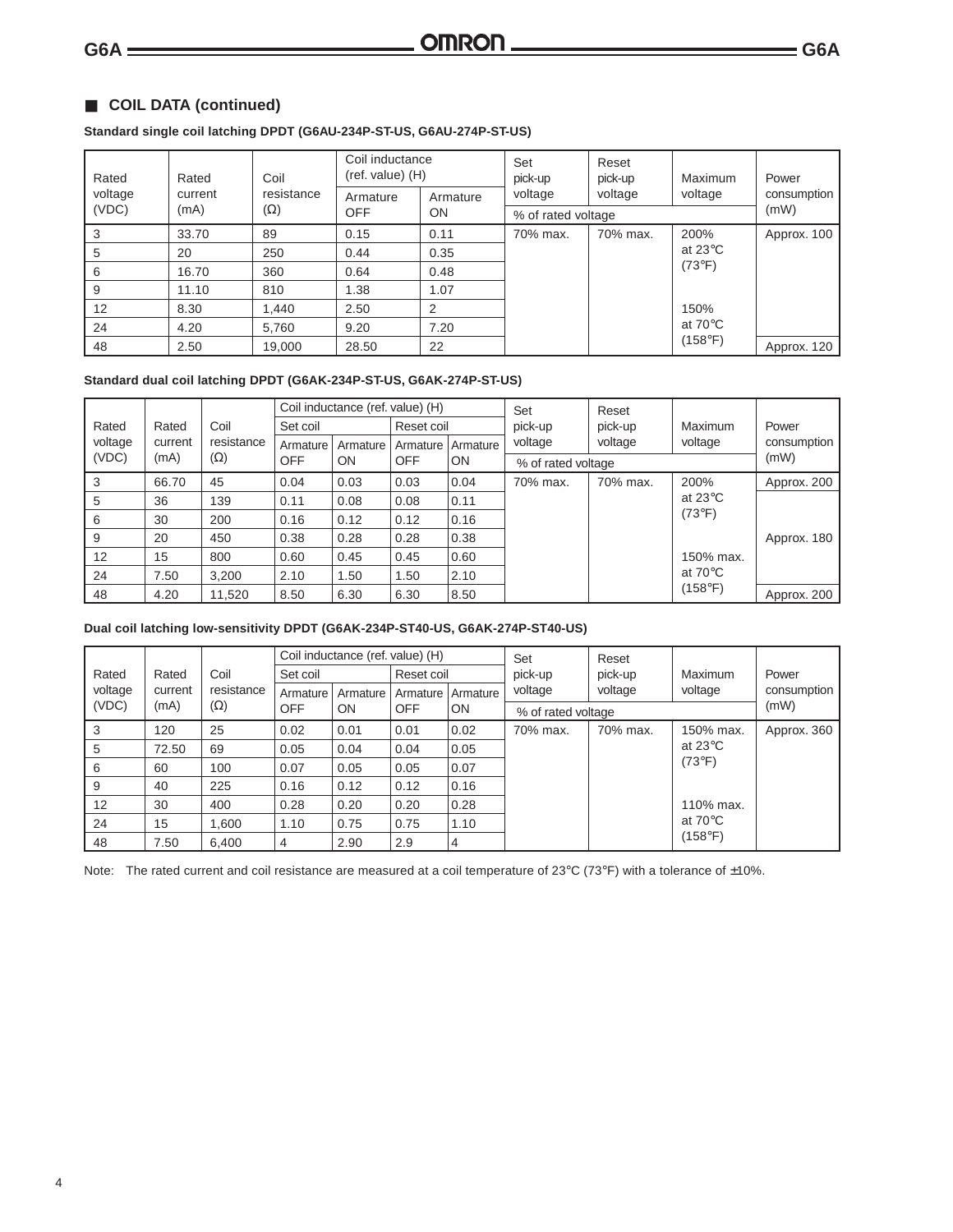#### ■ **COIL DATA (continued)**

#### **Standard single coil latching 4PDT (G6AU-434P-ST-US, G6AU-474P-ST-US)**

| Rated   | Rated   | Coil       | Coil inductance<br>$(ref. value)$ (H) |          | Set<br>pick-up     | Reset<br>pick-up | Maximum                    | Power       |
|---------|---------|------------|---------------------------------------|----------|--------------------|------------------|----------------------------|-------------|
| voltage | current | resistance | Armature                              | Armature | voltage            | voltage          | voltage                    | consumption |
| (VDC)   | (mA)    | $(\Omega)$ | <b>OFF</b>                            | ON       | % of rated voltage |                  |                            | (mW)        |
| 3       | 106.80  | 28.10      | 0.03                                  | 0.02     | 70% max.           | 70% max.         | 150%                       | Approx. 320 |
| 5       | 64      | 78.10      | 0.08                                  | 0.06     |                    |                  | at 23 $\mathrm{^{\circ}C}$ |             |
| 6       | 53.30   | 112.50     | 0.11                                  | 0.08     |                    |                  | $(73^{\circ}F)$            |             |
| 9       | 35.60   | 253        | 0.25                                  | 0.18     |                    |                  |                            |             |
| 12      | 26.70   | 450        | 0.45                                  | 0.32     |                    |                  | 110%                       |             |
| 24      | 13.30   | 1,800      | 1.80                                  | 1.30     |                    |                  | at $70^{\circ}$ C          |             |
| 48      | 6.70    | 7,200      | 7.00                                  | 5.20     |                    |                  | (158°F)                    |             |

#### **Standard dual coil latching 4PDT (G6AK-434P-ST-US, G6AK-474P-ST-US)**

|               |            |            |           | Coil inductance (ref. value) (H) |            |                    | Set      | Reset                        |                                               |             |
|---------------|------------|------------|-----------|----------------------------------|------------|--------------------|----------|------------------------------|-----------------------------------------------|-------------|
| Rated         | Rated      | Coil       | Set coil  |                                  | Reset coil |                    | pick-up  | pick-up                      | Maximum                                       | Power       |
| voltage       | current    | resistance | Armature  | Armature                         | Armature I | Armature           | voltage  | voltage                      | voltage                                       | consumption |
| (VDC)<br>(mA) | $(\Omega)$ | <b>OFF</b> | <b>ON</b> | <b>OFF</b>                       | <b>ON</b>  | % of rated voltage |          |                              | (mW)                                          |             |
| 3             | 106.80     | 28.10      | 0.03      | 0.02                             | 0.02       | 0.03               | 70% max. | 70% max.                     | 150%                                          | Approx. 320 |
| 5             | 64         | 78.10      | 0.08      | 0.06                             | 0.06       | 0.08               |          |                              | at 23 $\mathrm{^{\circ}C}$<br>$(73^{\circ}F)$ |             |
| 6             | 53.30      | 112.50     | 0.11      | 0.08                             | 0.08       | 0.11               |          |                              |                                               |             |
| 9             | 35.60      | 253        | 0.25      | 0.18                             | 0.18       | 0.25               |          |                              |                                               |             |
| 12            | 26.70      | 450        | 0.45      | 0.32                             | 0.32       | 0.45               |          |                              | 110% max.                                     |             |
| 24            | 13.30      | 1.800      | 1.80      | 1.30                             | 1.30       | 1.80               |          | at $70^{\circ}$ C<br>(158°F) |                                               |             |
| 48            | 6.70       | 7.200      | 7.00      | 5.20                             | 5.20       | 7.00               |          |                              |                                               |             |

#### **Dual coil latching low-sensitivity 4PDT (G6AK-434P-ST40-US, G6AK-474P-ST40-US)**

|               |         |            |            | Coil inductance (ref. value) (H) |            |           | Set                | Reset    |                   |             |
|---------------|---------|------------|------------|----------------------------------|------------|-----------|--------------------|----------|-------------------|-------------|
| Rated         | Rated   | Coil       | Set coil   |                                  | Reset coil |           | pick-up            | pick-up  | Maximum           | Power       |
| voltage       | current | resistance | Armature   | Armature                         | Armature I | Armature  | voltage            | voltage  | voltage           | consumption |
| (VDC)<br>(mA) |         | $(\Omega)$ | <b>OFF</b> | <b>ON</b>                        | <b>OFF</b> | <b>ON</b> | % of rated voltage |          |                   | (mW)        |
| 3             | 120     | 25         | 0.02       | 0.02                             | 0.02       | 0.02      | 70% max.           | 70% max. | 150% max.         | Approx. 360 |
| 5             | 72.50   | 69         | 0.07       | 0.05                             | 0.05       | 0.07      |                    |          | at $23^{\circ}$ C |             |
| 6             | 60      | 100        | 0.09       | 0.08                             | 0.08       | 0.09      |                    |          | $(73^{\circ}F)$   |             |
| 9             | 40      | 225        | 0.18       | 0.14                             | 0.14       | 0.18      |                    |          |                   |             |
| 12            | 30      | 400        | 0.30       | 0.23                             | 0.23       | 0.30      |                    |          | 110% max.         |             |
| 24            | 15      | 1,600      | 1.20       | 0.82                             | 0.82       | 1.20      |                    |          | at $70^{\circ}$ C |             |
| 48            | 7.50    | 6.400      | 4.40       | 3.20                             | 3.20       | 4.40      |                    |          | (158°F).          |             |

Note: The rated current and coil resistance are measured at a coil temperature of 23°C (73°F) with a tolerance of  $\pm 10$ %.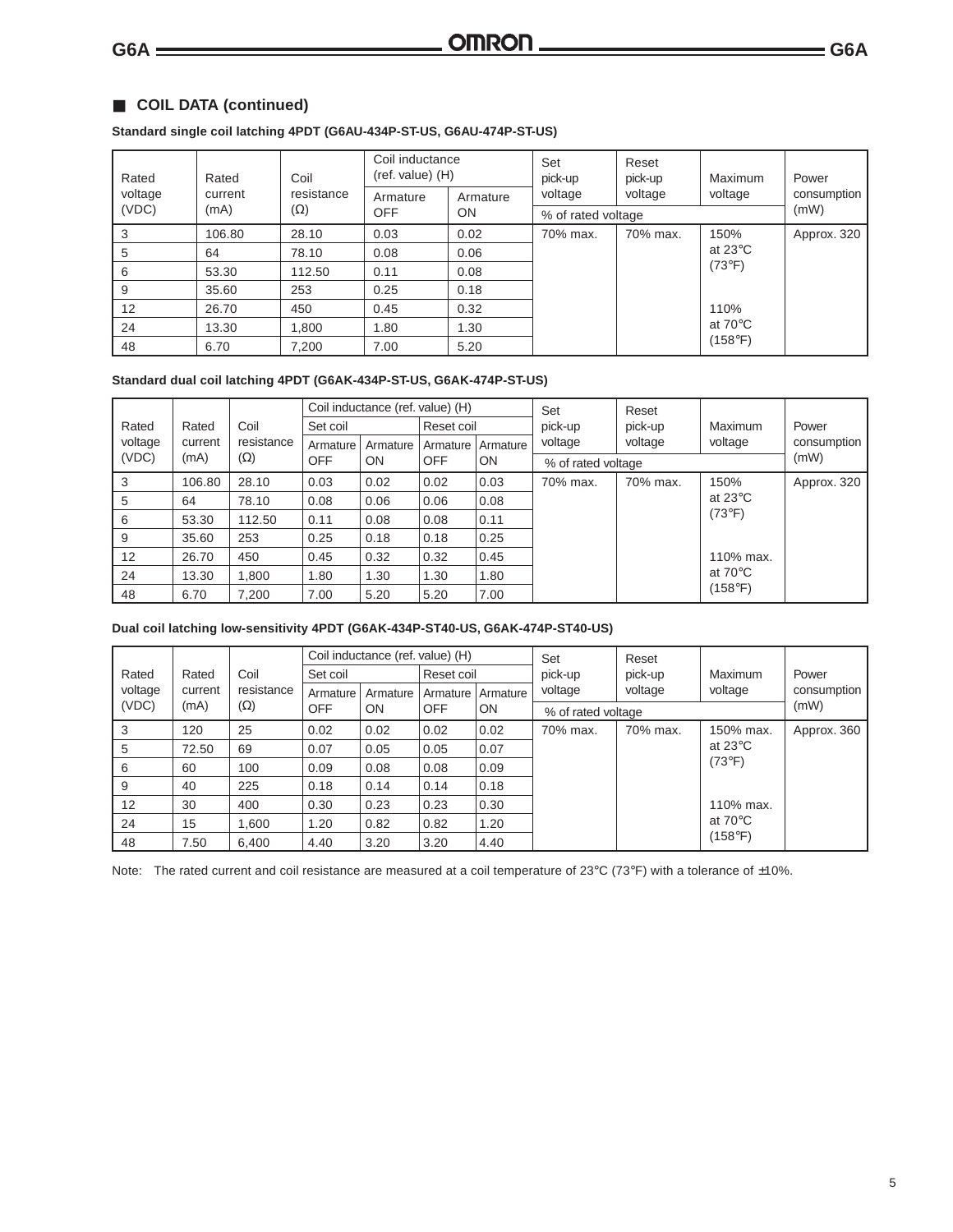#### ■ **CHARACTERISTICS**

| Type                                 |                        | Non-latching<br>Latching                                                             |                                         |  |  |  |
|--------------------------------------|------------------------|--------------------------------------------------------------------------------------|-----------------------------------------|--|--|--|
| Contact resistance                   |                        | $50 \text{ m}\Omega$ max.                                                            |                                         |  |  |  |
| Operate (set) time                   | <b>DPDT</b>            | 5 ms max. (mean value: approx. 3 ms)                                                 | 5 ms max. (mean value: approx. 2.50 ms) |  |  |  |
|                                      | 4PDT                   | 7 ms max. (mean value: approx. 3.80 ms)                                              | 7 ms max. (mean value: approx. 3.30 ms) |  |  |  |
| Release (reset) time                 | <b>DPDT</b>            | 3 ms max. (mean value: approx. 1.20 ms)                                              | 5 ms max. (mean value: approx. 2.50 ms) |  |  |  |
|                                      | 4PDT                   | 5 ms max. (mean value: approx. 1.30 ms)                                              | 7 ms max. (mean value: approx. 2.70 ms) |  |  |  |
| Bounce time                          | Operate                | Actual value approx. 0.50 ms                                                         |                                         |  |  |  |
|                                      | Release                | Actual value approx. 0.50 ms                                                         |                                         |  |  |  |
| Operating                            | Mechanical             | 36,000 operations/hour                                                               |                                         |  |  |  |
| frequency                            | Electrical             | 1,800 operations/hour (under rated load)                                             |                                         |  |  |  |
| Insulation resistance                |                        | 1,000 M $\Omega$ min. (at 500 VDC)                                                   |                                         |  |  |  |
| Dielectric strength (see note 2)     |                        | 1,000 VAC, 50/60 Hz for 1 minute between coil and contacts                           |                                         |  |  |  |
|                                      |                        | 1,000 VAC, 50/60 Hz for 1 minute between contacts of different poles                 |                                         |  |  |  |
|                                      |                        | 1,000 VAC, 50/60 Hz for 1 minute between contacts of same pole                       |                                         |  |  |  |
|                                      |                        | 250 VAC, 50/60 Hz for 1 minute between set and reset coils                           |                                         |  |  |  |
| Surge withstand voltage (see note 3) |                        | 1,500 V 10 x 160 µs (conforms to FCC Part 68)                                        |                                         |  |  |  |
| Vibration                            | Mechanical durability  | 10 to 55 Hz; 5 mm (0.20 in) double amplitude                                         |                                         |  |  |  |
|                                      | Malfunction durability | 10 to 55 Hz; 3.30 mm (0.13 in) double amplitude                                      |                                         |  |  |  |
| Shock                                | Mechanical durability  | 1,000 m/s <sup>2</sup> (Approx. 100 G)                                               |                                         |  |  |  |
|                                      | Malfunction durability | DPDT: 500 m/s <sup>2</sup> (Approx. 50 G); 4PDT: 300 m/s <sup>2</sup> (Approx. 30 G) |                                         |  |  |  |
| Ambient temperature                  |                        | -40° to 70°C (-40° to 158°F)                                                         |                                         |  |  |  |
| Humidity                             |                        | 45% to 85% RH                                                                        |                                         |  |  |  |
| Service life (see note 4)            | Mechanical             | 100 million operations min. (at 36,000 operations/hour)                              |                                         |  |  |  |
|                                      | Electrical             | See "Characteristic Data"                                                            |                                         |  |  |  |
| Weight                               | <b>DPDT</b>            | Approx. 3.5 g (0.12 oz)                                                              |                                         |  |  |  |
|                                      | 4PDT                   | Approx 6.0 g (0.21 oz)                                                               |                                         |  |  |  |

Note: 1. Data shown are of initial value.

- 2. The dielectric strength of Type G6A-2D34P-ST-US is 500 VAC when the relay is not energized.
- 3. The surge withstand of Type G6A-2D34P-ST-US is 1,000 V 10 x 160 µs when the relay is not energized.
- 4. The mechanical service life of Type G6A-2D34P-ST-US is 10,000,000 operations min.

#### ■ **CHARACTERISTIC DATA**

#### **Maximum switching capacity DPDT**



#### **Ambient temperature vs. maximum voltage (reference only)**



#### **Electrical service life DPDT**

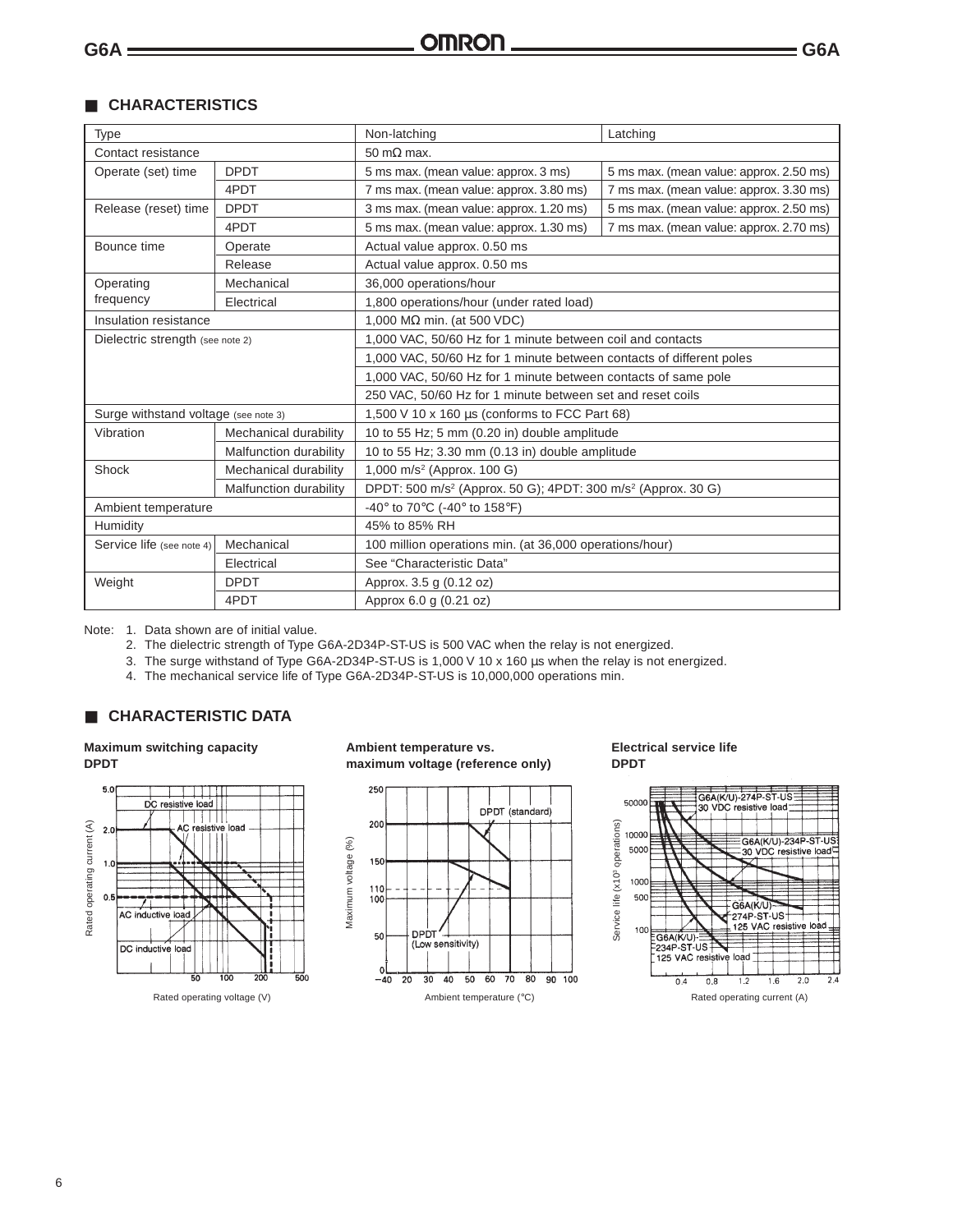### Dimensions

Unit: mm (inch)

#### ■ **NON-LATCHING**

#### **G6A-234P-ST(15, 40)-US, G6A-274P-ST(15, 40)-US**



**Terminal arrangement/** Mounting holes **Internal connections** (Bottom view) (Bottom view)







#### **G6A-434P-ST(20, 40)-US, G6A-474P-ST(20, 40)-US**





 $\frac{3.16}{(.12)}$ 







Fourteen .04-dia. holes

#### ■ **LATCHING**

#### **G6AU-234P-ST-US, G6AU-274P-ST-US**



**Terminal arrangement/** Mounting holes **Internal connections** (Bottom view) (Bottom view)





**G6AK-234P-ST(40)-US, G6AK-274P-ST(40)-US**



**Terminal arrangement/** Mounting holes **Internal connections** (Bottom view) (Bottom view)





Note:  $\mathbb{Z}/\mathbb{Z}$  and  $\begin{bmatrix} 1 & 1 \\ 1 & 2 \end{bmatrix}$  indicate mounting orientation marks.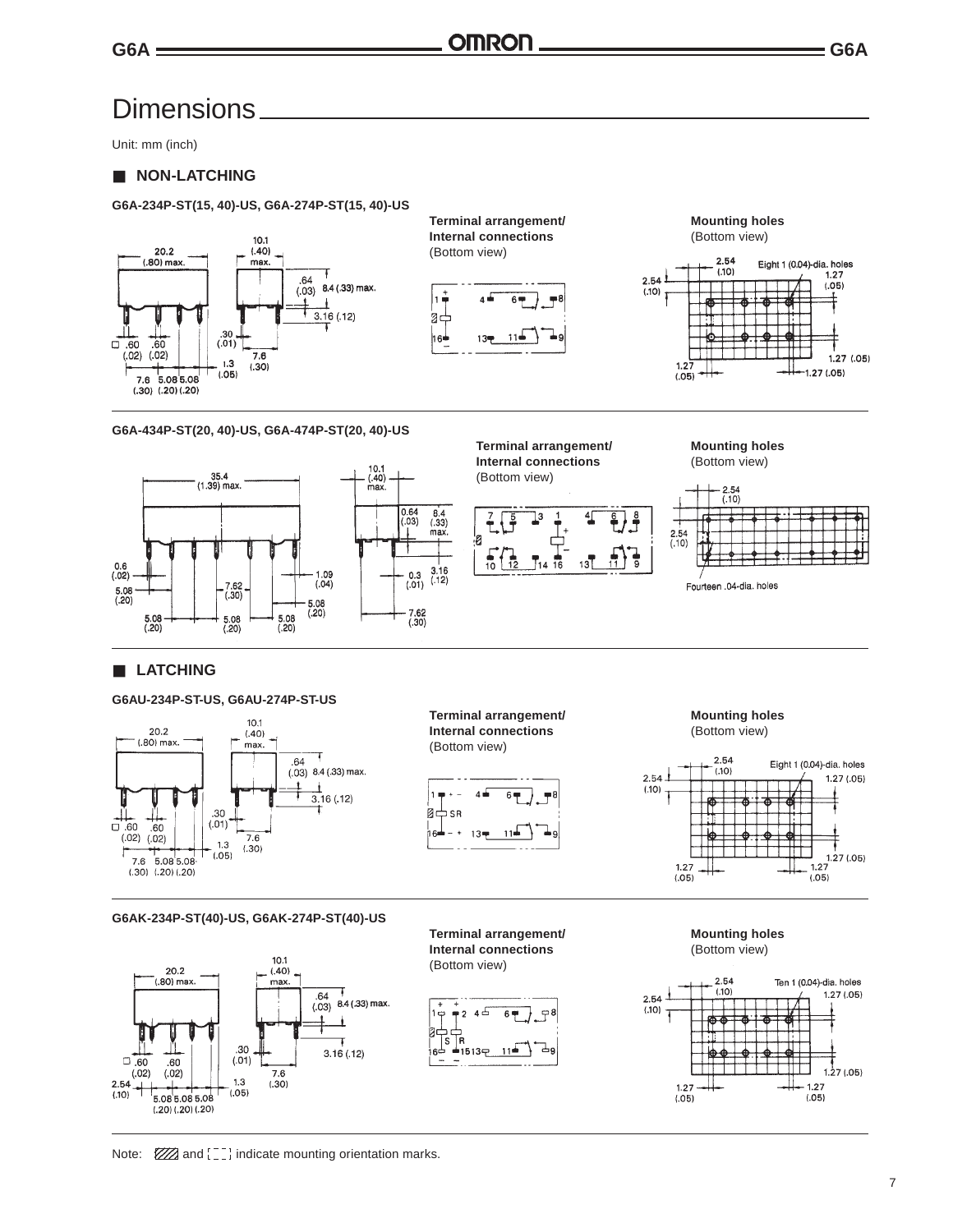'a

 $\frac{1}{10}$ 

É,

님.<br>10

ŀg

 $\overline{12}$ 

(Bottom view)

#### **G6AU-434P-ST-US, G6AU-474P-ST-US**



#### **G6AK-434P-ST(40)-US, G6AK-474P-ST(40)-US**



Note:  $\mathbb{Z}/\mathbb{Z}$  and  $\begin{bmatrix} 1 & 1 \\ 1 & 2 \end{bmatrix}$  indicate mounting orientation marks.

#### ■ **APPROVALS**

#### **UL (File No. E41515)/CSA (File No. LR24825)**

| Type                | Contact form | Coil rating | Contact ratings    |
|---------------------|--------------|-------------|--------------------|
| G6A-234P-ST-US      | <b>DPDT</b>  | 1 to 48 VDC | 0.60 A, 125 VAC    |
| G6A-234P-ST40-US    |              |             | 1 A, 30 VDC        |
| G6A-234P-ST15-US    |              |             | $0.60$ A, 110 V+DC |
| G6A-274P-ST-US      |              |             | 0.60 A, 125 VAC    |
| G6A-274P-ST40-US    |              |             | 2 A, 30 VDC        |
| G6A-274P-ST15-US    |              |             | 0.60 A, 110 VDC    |
| G6A-434P-ST-US      | 4PDT         | 1 to 48 VDC | 0.60 A, 125 VAC    |
| G6A-434P-ST20-US    |              |             | 1 A, 30 VDC        |
| G6A-434P-ST40-US    |              |             | 0.60 A, 110 VDC    |
| G6A-474P-ST-US      |              |             | 0.60 A, 125 VAC    |
| G6A-474P-ST20-US    |              |             | 2 A, 30 VDC        |
| G6A-474P-ST40-US    |              |             | 0.60 A, 110 VDC    |
| G6AK-234P-ST(40)-US | <b>DPDT</b>  | 1 to 48 VDC | 0.60 A, 125 VAC    |
| G6AU-234P-ST-US     |              |             | 1 A, 30 VDC        |
|                     |              |             | 0.60 A, 110 VDC    |
| G6AK-274P-ST(40)-US |              |             | 0.60 A, 125 VAC    |
| G6AU-274P-ST-US     |              |             | 2 A, 30 VDC        |
|                     |              |             | 0.60 A, 110 VDC    |
| G6AK-434P-ST(40)-US | 4PDT         | 1 to 48 VDC | 0.60 A, 125 VAC    |
| G6AU-434P-ST(40)-US |              |             | 1 A, 30 VDC        |
|                     |              |             | 0.60 A, 110 VDC    |
| G6AK-474P-ST(40)-US |              |             | 0.60 A, 125 VAC    |
| G6AU-474P-ST(40)-US |              |             | 2 A, 30 VDC        |
|                     |              |             | 0.60 A, 110 VDC    |

Note: 1. The rated values approved by each of the safety standards (e.g., UL and CSA) may be different from the performance characteristics individually defined in this catalog.

## **Terminal arrangement/ Mounting holes**

16

 $13<sup>T</sup>$ 

#### **Internal connections** (Bottom view) (Bottom view)

 $\overline{16}$ 

 $13$ 



 $2.54$ <br>(.10)

**Terminal arrangement/ Mounting holes Internal connections** (Bottom view)



 $2.54$ 

 $(10)$ 

Fourteen .04-dia. holes

<sup>2.</sup> In the interest of product improvement, specifications are subject to change.